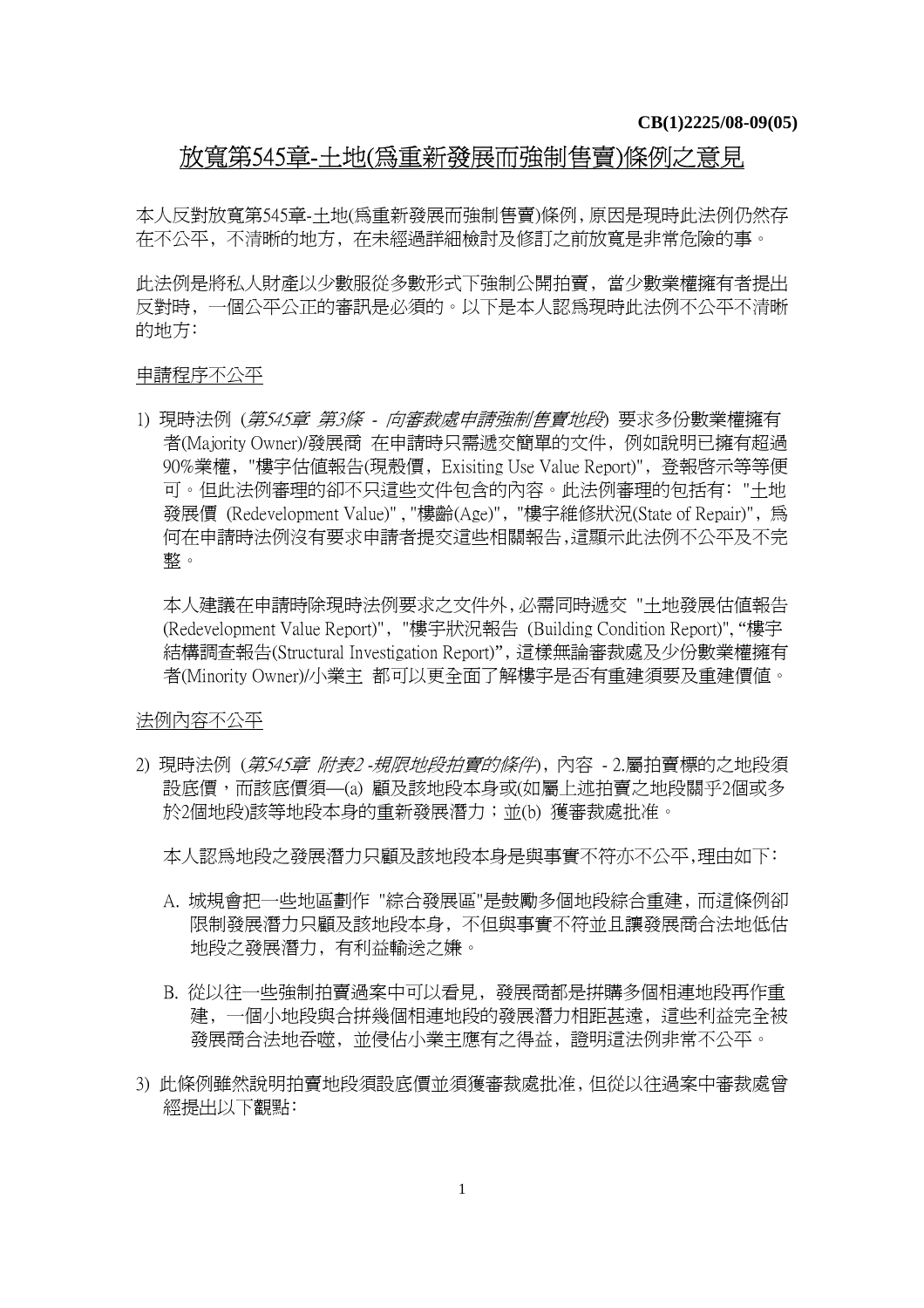"In making that assessment the Tribunal is not conducting a valuation exercise. It does not need to adjudicate upon any disputes about the correct valuation principles to be applied. It does not itself arrive at any conclusion as to what figure represents the correct valuation. It merely needs to be satisfied that, on the evidence available, the offer falls within the range of what may broadly be regarded as fair and reasonable compensation for the interest in question. It is obviously necessary to recognize that there will often be differences of opinion on that matter. If duly satisfied that the rejected offer was fair and reasonable, the Tribunal may make the order, leaving the value and level of compensation to be determined by the public auction. The auction results may prove that the minority*'*<sup>s</sup> assessment was commercially wise. Or they may show that the majority*'*s offer exceeded what was realized at the auction.*"*

本人認為審裁處之說法不合乎實際情況亦不負責任, 理由如下:

- A. 審裁處是法律受予為此條例作出公平公正的裁決﹐這條例其中一項最重要的 就是估值的爭論﹐而審裁處卻說他們並非為土地進行估值﹐亦不須要裁定那 方是合理的估值方法﹐甚至不須要裁定甚麼銀碼是合理的估值﹐而只須要證 明估值大體上是在一個公平合理的範圍內﹐因為土地在進行拍賣時便會得到 合理的市場價值。發展商除了得到以上 2)的利益外﹐同時會再從這點得到更 多利益,因為發展商往往以各種方法以最低的估值方法為土地估值,而又大 體上在一個合理範圍內。當土地推出拍賣時﹐他們就以底價投得﹐這樣小業 主又再度被剝削。從以往所有強制拍賣土地過案中﹐全部都是由發展商以底 價投得﹐沒有出現任何競投﹐原因心照不宣﹐證明此條例完全得不到預期效 果﹐亦無法章顯。
- B. 審裁處的法官可能不是估值方面的專家﹐但在審訊過程中都會有一位審裁處 委員同審﹐此委員便是這方面的專家或是對估值有一定的認識﹐為何不能合 理及進確地作出估值並協助法官作出裁決?
- C. 審裁處對於 "大體上 (broadly)"﹐這個意思廣闊的用字可以嚴重的損害小業主 的利益﹐甚麼叫做 "大體上 (broadly)"﹐一個地段的地價估值大體上在一億至 十億之間是否也叫公平合理﹖

本人有以下建議﹕

- A. 將 "顧及該地段本身之發展潛力" 刪除﹐並加入審裁處須顧及土地之整體發 展潛力。
- B. 清晰說明如何對土地作估值。
- C. 搗塞拍賣沒有競投之漏洞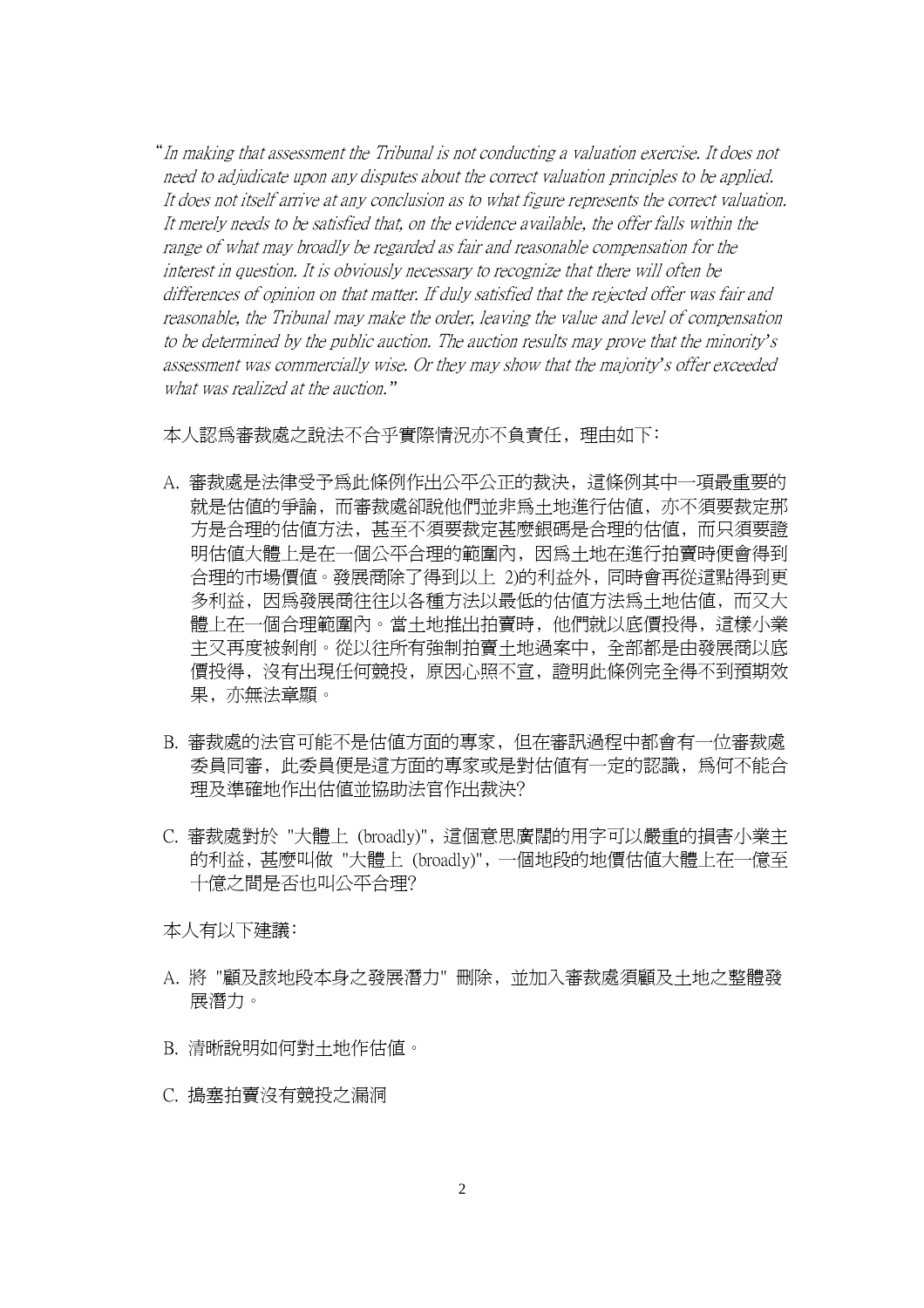4) 現時法例 (第545章 第4條 - 對申請所作出的裁定)﹐內容 - 2.除非審裁處在聆訊 屬第3(1)條所指申請的標的之有關地段的少數份數擁有人所提出的反對(如有的 話)後,信納—(a) 基於—(i) 在該地段上的現有發展的齡期或其維修狀況。

本人認為現時條例沒有清晰說明如何界定樓宇的齡期或其維修狀況﹐只有從以往 過案中審裁處曾經提出以下觀點﹕

- (1) On the ground of age, the Tribunal is entitled to look at:
	- (a) Whether the old building has reached the end of its physical life.
	- (b) Whether the old building has reached the end of its economic lifespan. The economic lifespan comes to an end when the cleared site value of the lot significantly exceeds the existing use value of the building, provided that it can be demonstrated that the building has so come to the end of the economic lifespan because of its age as reflected by features of obsolescence.
- (2) On the ground of state of repair, the Tribunal is entitled to look at:
	- (a) The state of repair of the old building is such that it has rendered the building a danger to the residents or the public at large.
	- (b) The state of repair of the old building is such that it has rendered the building coming to the end of its economic lifespan, in that it has become economically unworthy to repair. This includes situation where (a) the costs of repair exceeds the existing use value of the building, or (b) the costs of repair significantly exceeds the enhancement value arising from or attributable to the repairs.
	- (c) Moreover, for the purpose of determining whether it is economically worthy to do so, the Tribunal is entitled to look at repairs which would render the building to a tenantable condition fit for the enjoyment of its tenants and visitors, which is reasonable in the present day circumstances for the type of building in question.
- (3) On the grounds of both the *"*age*"* and *"*state of repair*"* of the old building, the Tribunal is entitled to look at all of the above factors or tests collectively to see if that justifies redevelopment, even though when each of them is considered alone, it is insufficient to do so.

對於以上的觀點,本人有以下的意見:

- A. 關於(1)(a)所說樓宇的物理壽命﹐審裁處沒有說明如何判斷樓宇怎樣才算物理 壽命完結。
- B. 關於(1)(b)所說的經濟壽命﹐當吉地之價值明顯地大於樓宇之現殼價﹐同時又 能證明樓宇的設施已過時﹐此樓宇的經濟壽命便已終結。本人非常不同意這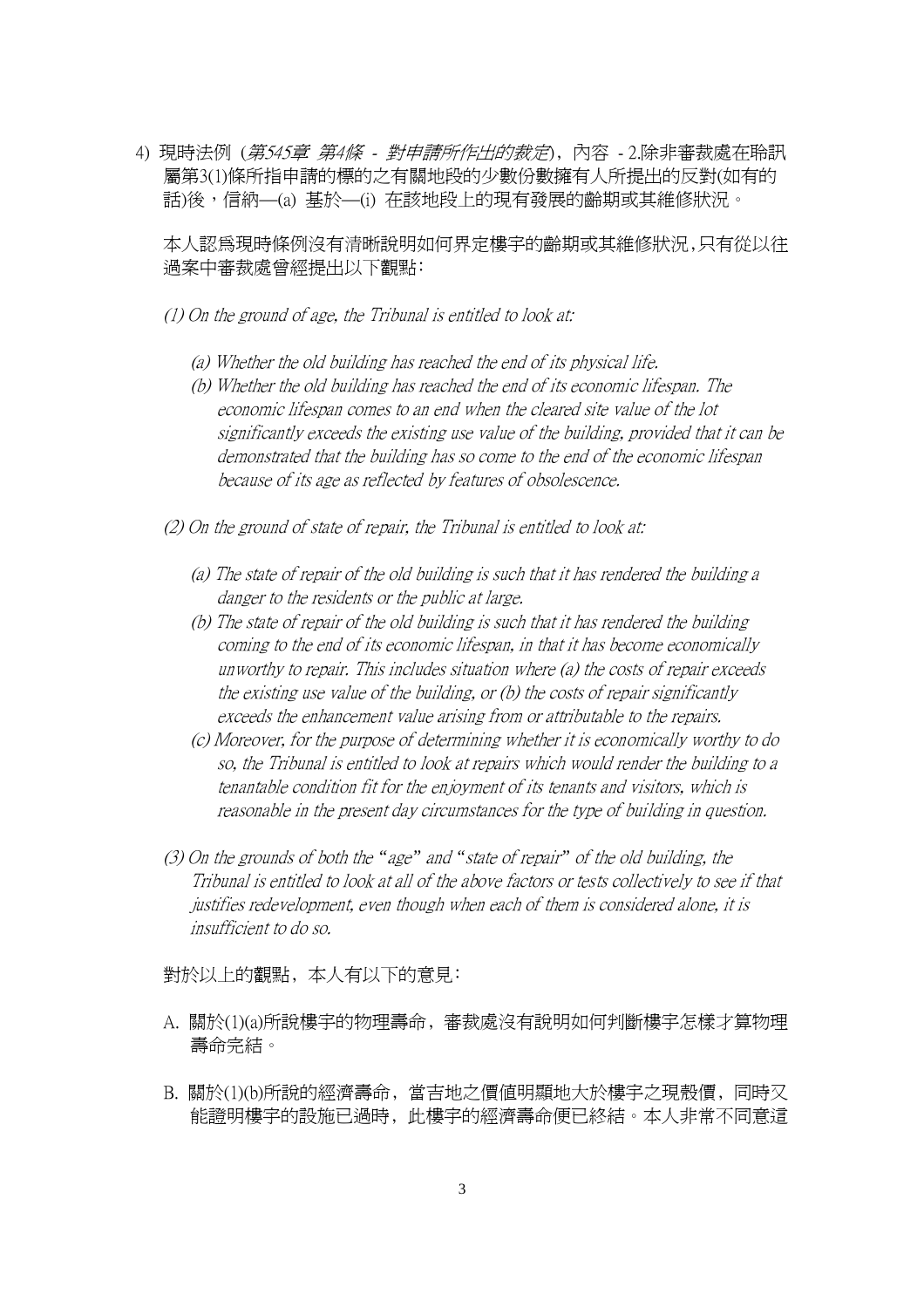說法﹐樓齡高的樓宇之設施可能不及樓齡低的樓宇﹐但不能說設施是過時。

例子一:一棟五層高的樓宇原來設計是沒有升降機的,而一棟四十層高的樓 宇就設有升降機﹐這樣是否等如設施過時﹖

> 本人認為這完全關附設施有沒有須要的問題而非設施過時與否的問 題。簡單地說一棟五層高的樓宇沒升降機是可以接受亦不一定須要 的﹐但一棟四十層高的樓宇沒升降機就不能接受而也是必須的。相 反一棟五層高的樓宇設有升降機﹐其維修費及管理費便會非常高亦 非人人喜歡。

例子二﹕一棟五層高一梯兩伙的樓宇原來設計是沒有垃圾槽﹐一棟四十層高 一梯四伙的樓宇卻設有垃圾槽, 這樣又是否等如設施過時?

> 一棟伙數少的樓宇根本無須要垃圾槽﹐因為伙數少清潔人員很容易 就能收集各單位之垃圾,亦因為省去垃圾槽之空間可以擴大居住單 位之面積。反觀一棟四十層高的樓宇設有垃圾槽亦不一定實用。本 人之同事居於將軍澳某政府樓宇﹐該樓宇是設有垃圾槽的﹐但卻禁 止使用原因是靠近垃圾槽的單位居民投訴﹐當垃圾下墜時發出大量 噪音, 亦曾經多次有物件搗塞垃圾槽, 這反映有物而無所用並且浪 費空間。其實垃圾槽是非常不衛生及不安全的。

樓齡高的樓宇之設施過時完全是不設實際之說法。

- C. 關於(1)(b)所說的經濟壽命﹐當吉地之價值明顯地(significantly)大於樓宇之現殼 價, 同時又能證明樓宇的設施已過時﹐此樓宇的經濟壽命便已終結. 這裡亦沒 有說明甚麼叫做 "明顯地"﹐是一倍﹐兩倍或是三倍﹖
- D. 關於(2)(b)所說樓宇的維修狀況﹐當樓宇之維修費用大於現殼價或明顯地大於 維修後帶來之增值價﹐在經濟角度上樓宇便不值得維修﹐亦即等於樓宇經濟 壽命終結。本人認爲這裡有幾點不清晰的地方, "明顯地"是代表多少? 一倍, 兩倍或三倍? 樓宇維修後帶來之增值是怎樣計算? 怎樣推測? 怎樣對比? 與 甚麼對比﹖
- E. 關於(2)(c)所說樓宇的維修狀況﹐除了以上D之外﹐在經濟角度上樓宇是否值 得維修﹐審裁處同時須要考慮這些維修是否能導致樓宇的住戶及訪客得到良 好及舒適的居住環境。這說法是非常不清晰的﹐甚麼叫做良好及舒適的居住 環境? 維修當然不能馬虎了事但亦不能矯枉過正,本人從以往過案中發現發 展商經常以大量金錢聘用樓宇顧問專家誇大維修費用, 例子有以下:
	- 過案一﹕LDCS5000/2007 FINEWAY PROPERTIES LIMITED VS SIN HO YUEN VICTOR﹐發展商之專家估計維修費是六百三十萬而據了解